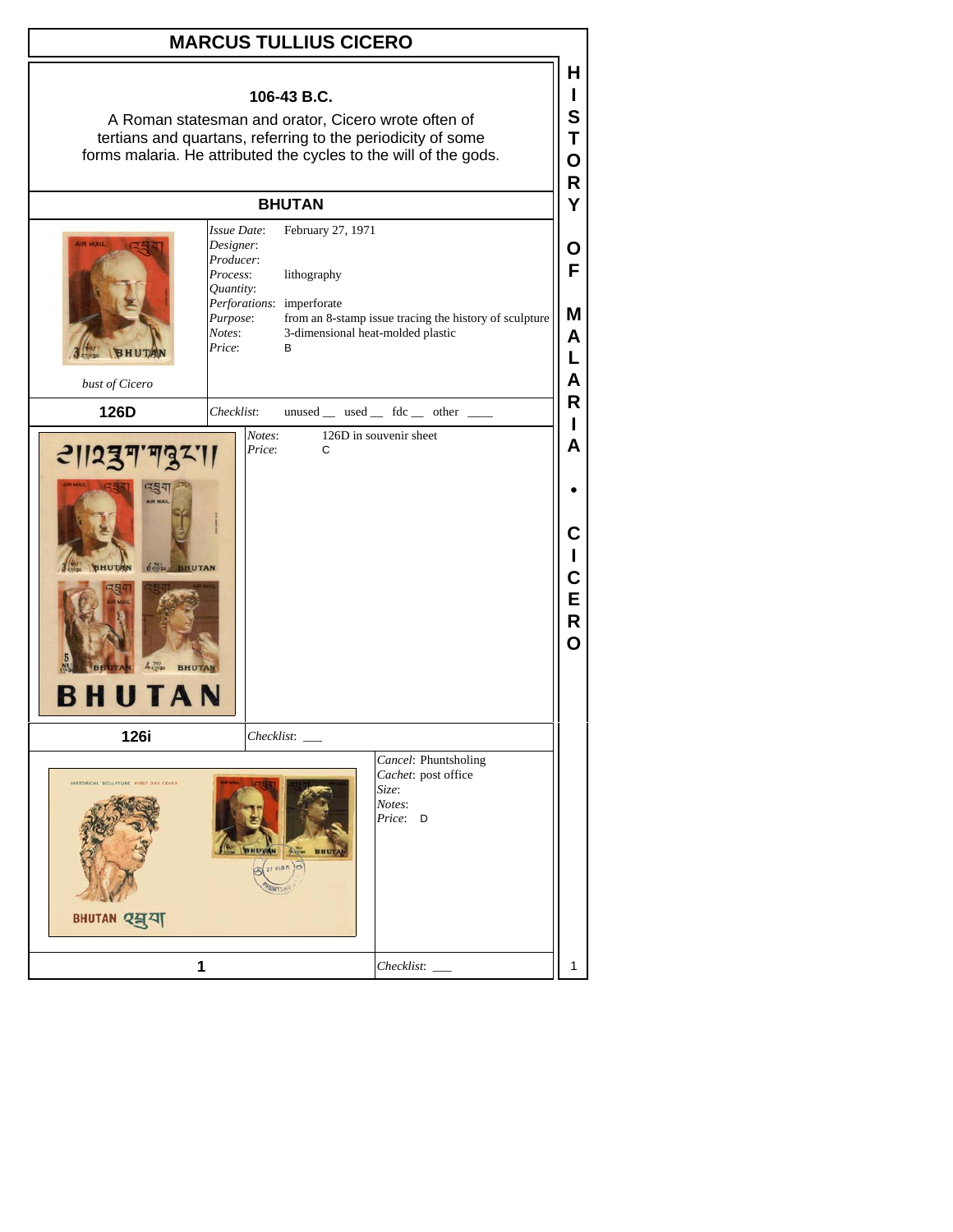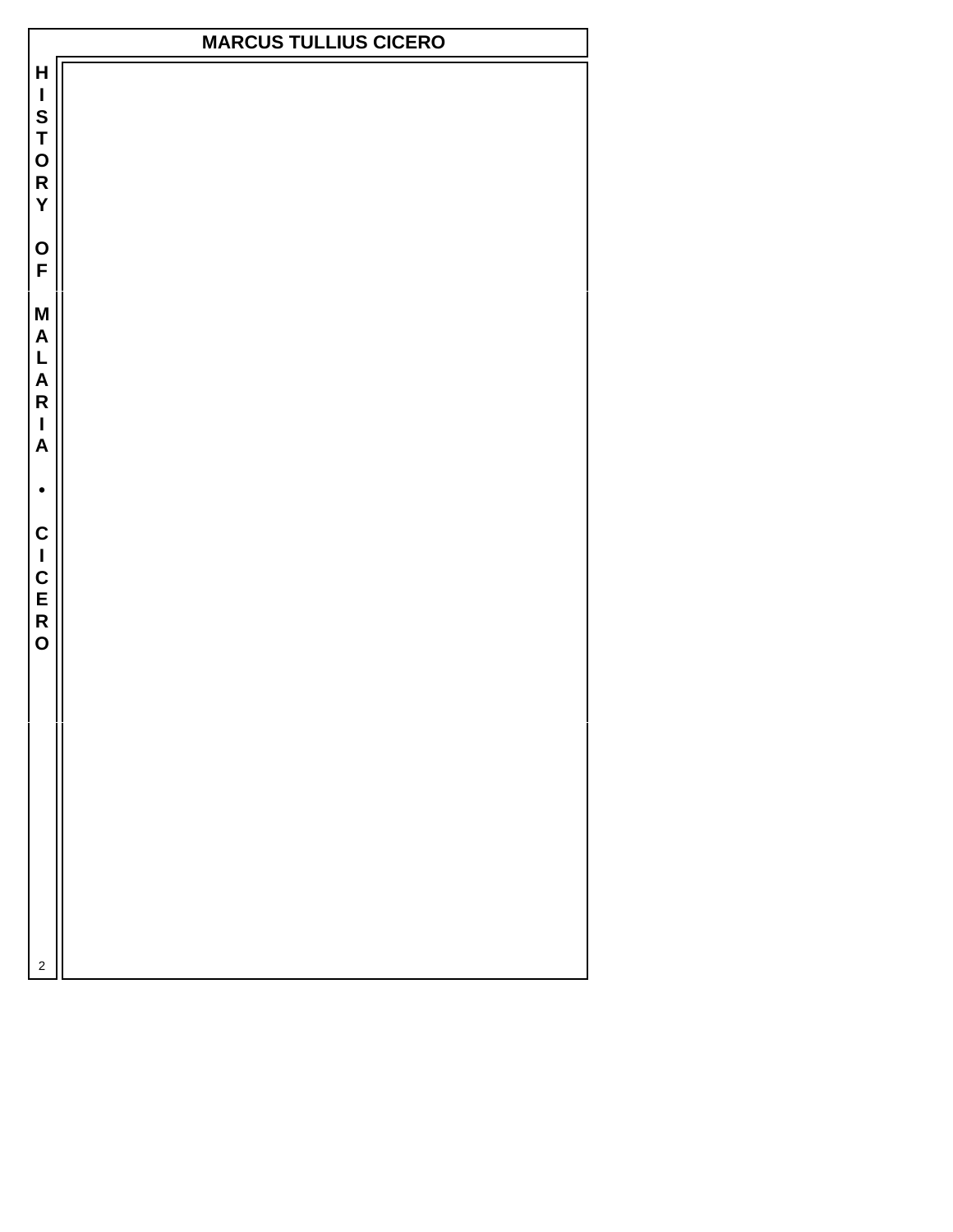|                                                                             | <b>MARCUS TULLIUS CICERO</b>                                                                                      |                                                                                                                                                                     |
|-----------------------------------------------------------------------------|-------------------------------------------------------------------------------------------------------------------|---------------------------------------------------------------------------------------------------------------------------------------------------------------------|
|                                                                             | <b>ITALY</b>                                                                                                      | Н                                                                                                                                                                   |
| <b>STE ITALIANE L</b><br>Cicero                                             | I<br>November 30, 1957<br>S<br>T<br>O<br>R<br>mark the 2000 <sup>th</sup> anniversary of Cicero's death<br>Υ<br>O |                                                                                                                                                                     |
| 730                                                                         | Checklist:                                                                                                        | F<br>unused _ used _ fdc _ other _                                                                                                                                  |
| <b>BIGRAG OF EMISSION</b><br>30 XI 57<br>ENTRO<br><b>BIMILLENABIO DELLA</b> | * 30, X1. 57<br>зv<br>696/M17/55<br><b>VERBANIA INTRA</b><br>$\sim$ 1 $-$<br>1                                    | Cancel: Rome<br>M<br>Cachet: Venetia<br>Size:<br>A<br>Notes:<br>single and pair<br>L<br>Price:<br>D<br>A<br>R<br>L<br>A<br>Checklist:<br>C<br>L<br>C<br>E<br>R<br>O |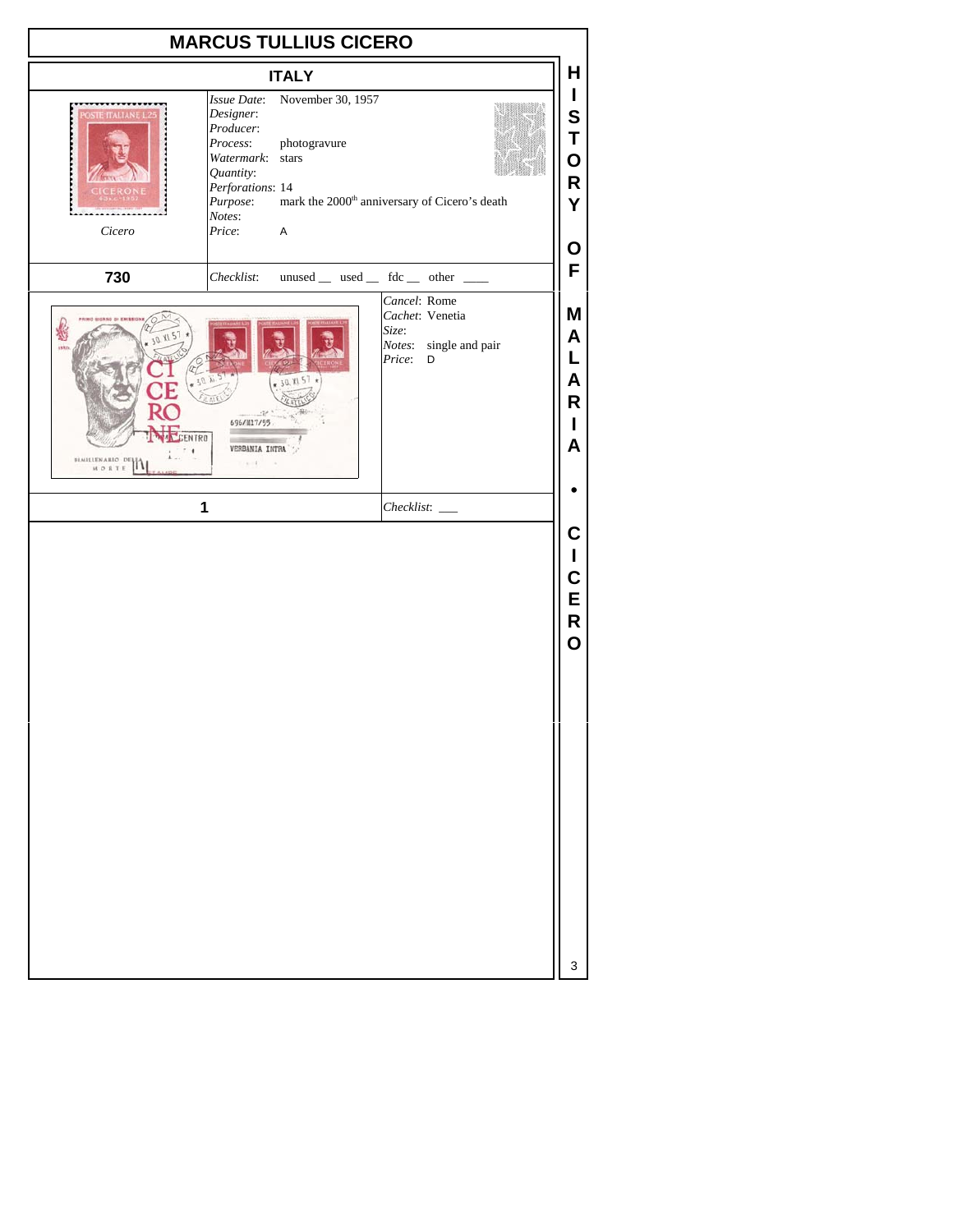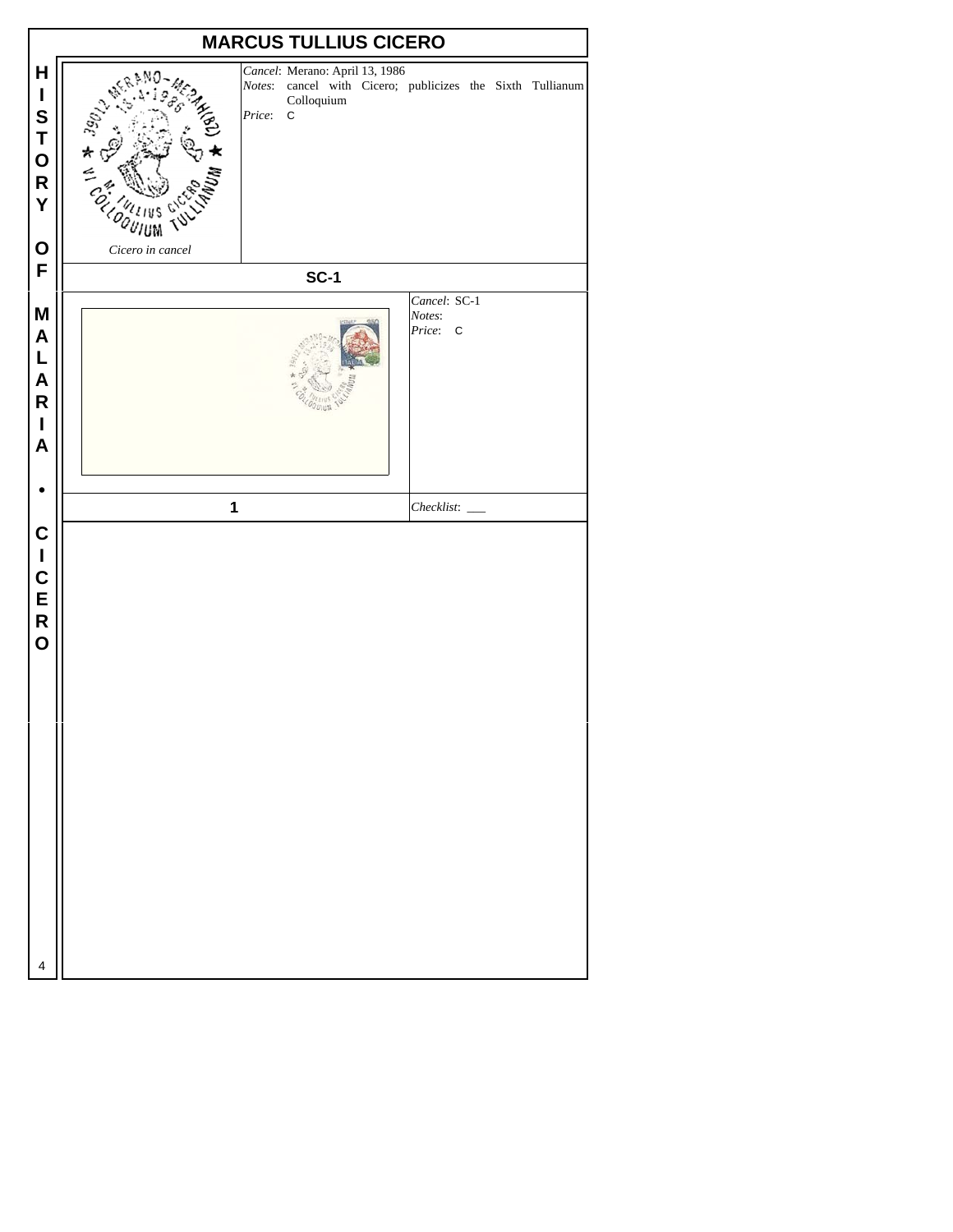| <b>MARCUS TULLIUS CICERO</b> |                                                                                                                                                                                                                                          |  |  |                                                                                                                      |                                                                                           |                                                                     |  |
|------------------------------|------------------------------------------------------------------------------------------------------------------------------------------------------------------------------------------------------------------------------------------|--|--|----------------------------------------------------------------------------------------------------------------------|-------------------------------------------------------------------------------------------|---------------------------------------------------------------------|--|
| ORMIA<br>Cicero and his tomb | May 17, 1997<br>Issue Date:<br>Designer:<br>Producer:<br>Process:<br>photogravure<br>Quantity:<br>Perforations: 14 x 13<br>publicize Cicero's burial site<br>Purpose:<br>from a 4-stamp issue promoting tourism<br>Notes:<br>Price:<br>В |  |  |                                                                                                                      |                                                                                           |                                                                     |  |
| 2143                         | Checklist:                                                                                                                                                                                                                               |  |  |                                                                                                                      | unused __ used __ fdc __ other __                                                         | F                                                                   |  |
| 1<br><b>TALLIN</b>           |                                                                                                                                                                                                                                          |  |  | Cancel:<br>Producer:<br>Size:<br>Notes:<br>Price:<br>Checklist:<br>Cancel:<br>Producer:<br>Size:<br>Notes:<br>Price: | Formia<br>maximum card<br>С<br>.5.1992<br><b>TURISTICT</b><br>Formia<br>maximum card<br>С | Μ<br>A<br>L<br>A<br>R<br>$\mathbf{I}$<br>A<br>C<br>L<br>C<br>E<br>R |  |
| $\mathbf 2$                  |                                                                                                                                                                                                                                          |  |  | $Checklist:$ $\_\_$                                                                                                  |                                                                                           | $\overline{O}$                                                      |  |
|                              |                                                                                                                                                                                                                                          |  |  |                                                                                                                      |                                                                                           | 5                                                                   |  |